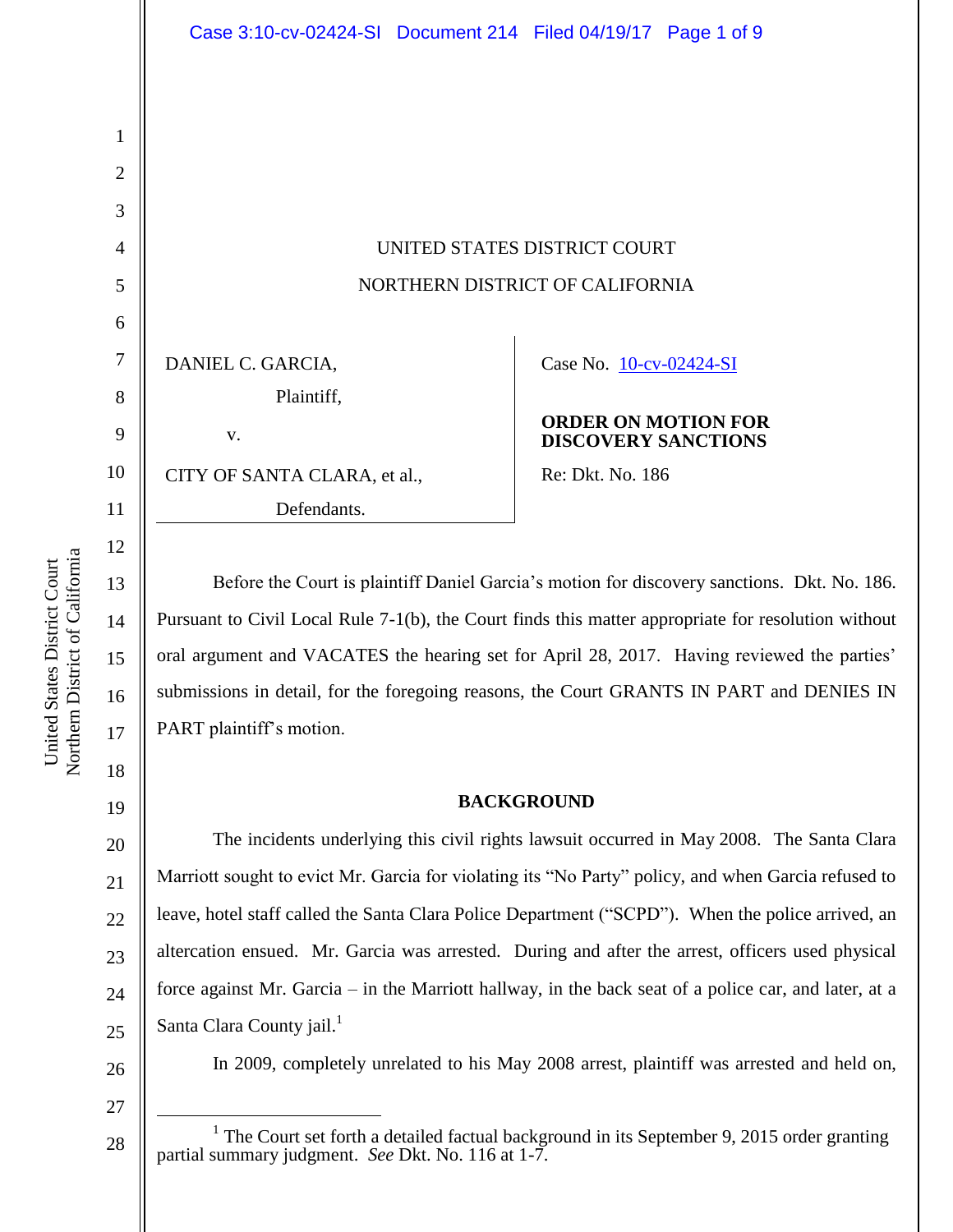### Case 3:10-cv-02424-SI Document 214 Filed 04/19/17 Page 2 of 9

2 3

4

5

6

7

8

9

10

11

12

13

14

15

16

17

18

19

20

21

22

1

among others, charges of conspiracy to commit murder. On June 1, 2010, plaintiff filed this civil rights lawsuit while in custody. Dkt. No. 1. In May 2012, upon motion, the Court stayed this case pending completion of the "significantly more serious" proceedings in Riverside County. Dkt. No. 60. Approximately one year later, Mr. Garcia wrote the Court to provide an update on his criminal proceedings – he had been convicted and sentenced to a term of life without parole. Dkt. No. 63.

On May 12, 2014, upon motion, the Court lifted the stay in this case. Dkt. No. 75. Garcia served his first discovery requests in January 2015; defendants responded in February 2015. Kim Decl. ¶ 3 & Ex. A. On September 9, 2015, the Court granted defendants' motion for summary judgment in part, narrowing the case from at least nine causes of action against multiple defendant police officers to two excessive force claims, and related state tort claims, against a single officer: defendant Alec Lange. $^{2}$  Dkt. No. 116.

The Court referred this matter for appointment of *pro bono* counsel on May 17, 2016. Dkt. No. 129. Shortly thereafter, plaintiff's attorneys were appointed to aid with discovery, trial preparation, and trial. Dkt. No. 132. Since being appointed last July, plaintiff's *pro bono* counsel has conducted roughly ten depositions, engaged in document discovery, and closely reviewed the discovery record as it existed when counsel began representing Mr. Garcia. Throughout this process, plaintiff's attorneys have repeatedly encountered specific documents or categories of documents that had not been produced and arguably should have. At plaintiff's request, defendants produced some of these documents; others had been destroyed, lost, or may never have existed.<sup>3</sup> On March 24, 2017, plaintiff filed this motion, requesting sanctions against defendants for spoliation of evidence and other alleged discovery misconduct.

23 24

25

 $\overline{a}$ 

<sup>26</sup>  $2$  In addition, vicarious liability claims remain against SCPD only as related to Mr. Garcia's state tort claims. *See* Opp'n at 8 n.3; Order on MSJ (Dkt. No. 116) at 26-27.

<sup>27</sup> 28  $3$  According to plaintiff's motion to continue the trial date in this matter, Dkt. No. 212, defendants have continued producing documents during the briefing period for this sanctions motion.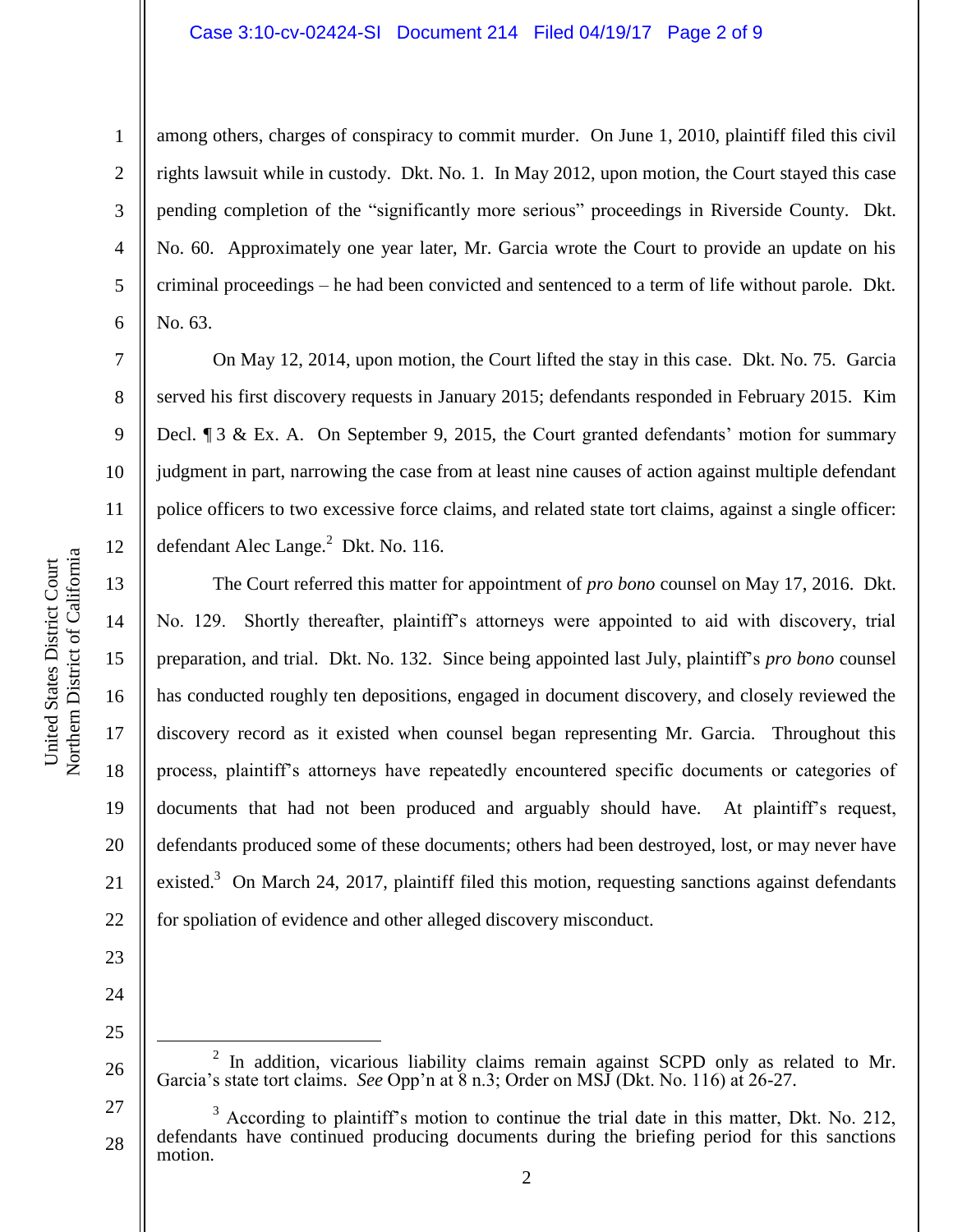1 2 3

4

5

6

7

8

9

10

11

12

13

14

15

16

17

18

19

20

21

22

23

24

25

#### **LEGAL STANDARD**

Federal trial courts are vested with a wide range of inherent powers that allow them to govern their courtrooms and the litigation processes before them. *Chambers v. NASCO*, 501 U.S. 32, 43 (1991). Inherent powers must be used only "with restraint and discretion." *Id.* at 44. An example of these inherent powers is the discretionary power of a federal trial court to levy appropriate sanctions against a party which prejudices its opponent through the spoliation of evidence that the spoliating party had reason to know was relevant to litigation. *See Glover v. BIC Corp.*, 6 F.3d 1318, 1329-30 (9th Cir. 1993). Appropriate sanctions for spoliation, when found, range from outright dismissal, an adverse inference jury instruction with respect to the spoliated evidence, exclusion of a category of evidence, or monetary sanctions (including attorneys' fees). *See id.*; *Leon v. IDX Sys. Corp.*, 464 F.3d 951, 958, 961 (9th Cir. 2006); *see also Goodyear Tire & Rubber Co. v. Haeger*, No. 15-1406, 581 U.S. \_\_\_, 2017 WL 1377379, at \*5 (Apr. 18, 2017) (quoting *Chambers*, 501 U.S. at 44-45) (Inherent authority "includes 'the ability to fashion appropriate sanctions for conduct which abuses the judicial process.' . . . And one permissible sanction is 'an assessment of attorney's fees.'").

To impose evidentiary sanctions for spoliation, the court need not find that the spoliating party acted in bad faith; willfulness or fault can suffice. *Unigard Sec. Ins. Co. v. Lakewood Eng'g & Mfg. Corp.*, 982 F.2d 363, 368 n.2 (9th Cir. 1992) (citation omitted); *Glover*, 6 F.3d at 1329. The court need only find that the offending party destroyed evidence with notice that the evidence was potentially relevant to the litigation. *Leon*, 464 F.3d at 959; *Glover*, 6 F.3d at 1329 (internal quotation marks omitted) ("Surely a finding of bad faith will suffice, but so will simple notice of potential relevance to the litigation."); *cf. United States v. \$40,955.00 in U.S. Currency*, 554 F.3d 752, 758 (9th Cir. 2009) ("A party does not engage in spoliation when, without notice of the evidence's potential relevance, it destroys the evidence according to its policy or in the normal course of business.").

26 27 28 As for attorneys' fees, a court may award reasonable fees as a sanction for spoliation of evidence against a party "who acts in bad faith, vexatiously, wantonly, or for oppressive purposes." *Leon*, 464 F.3d at 961 (citation omitted). "Before awarding such sanctions, the court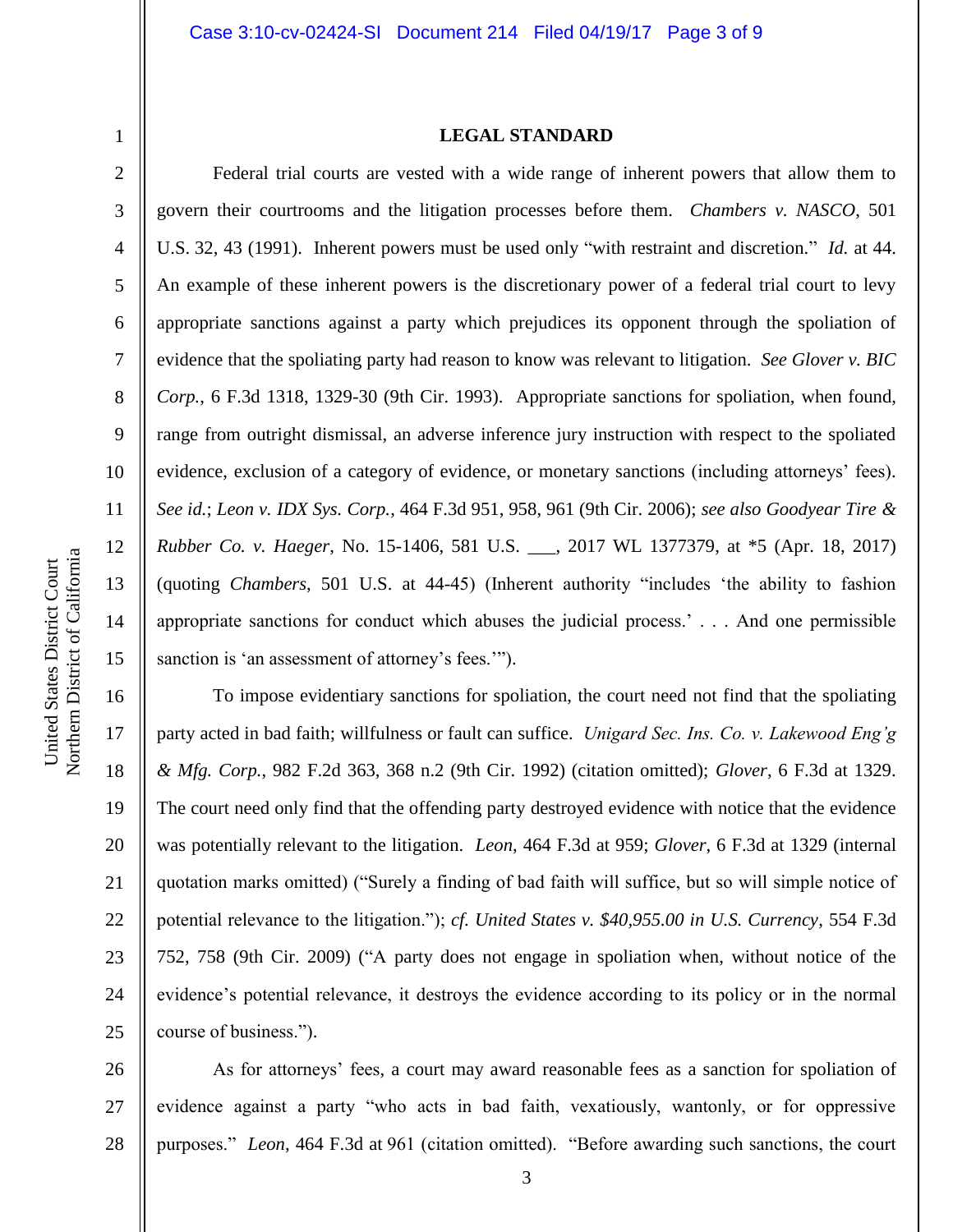14

15

16

17

18

19

20

21

22

23

24

1 2 3 4 5 6 7 8 9 10 11 12 13 must make an express finding that the sanctioned party's behavior constituted or was tantamount to bad faith[,]" *i.e.*, "by delaying or disrupting the litigation or hampering enforcement of a court order." *Id.* (citations and internal quotation marks omitted). "[S]uch a sanction, when imposed pursuant to civil procedures, must be compensatory rather than punitive in nature. . . . [T]he fee may go no further than to redress the wronged party for losses sustained[.]" *Haeger*, 581 U.S. at \_\_\_, 2017 WL 1377379, at \*5 (citations and internal quotation marks omitted); *see id.* (requiring a but-for "causal link – between the litigant's misbehavior and legal fees paid by the opposing party."). In addition to a federal court's inherent power to levy sanctions, courts also have authority to sanction a party "who fails to obey an order to provide or permit discovery" under Federal Rule of Civil Procedure 37(b). *Leon*, 464 F.3d at 958 (citation and internal quotation marks omitted). "Willfulness, fault, or bad faith is not required for the imposition of monetary sanctions under Rule 37(b)(2)." *In re NCAA Student-Athlete Name & Likeness Licensing Litig.*, No 09-1967-CW, 2012 WL 5372477, at \*6 (N.D. Cal. Oct. 30, 2012).

### **DISCUSSION**

This action has been pending for approximately seven years, predicated on events that occurred nine years ago. Mr. Garcia represented himself in this case, from prison, during the first six years of litigation. Essentially two claims remain for trial on May 30,  $2017<sup>4</sup>$ : (i) an excessive force claim against Officer Lange for pulling Mr. Garcia's hair while he was restrained in the back seat of a police car; and (ii) an excessive force claim against Officer Lange for taking Mr. Garcia to the ground and using a "leg lock" at the Santa Clara County Main Jail.

Plaintiff brings this motion seeking two types of sanctions for discovery misconduct. First, plaintiff seeks an adverse inference jury instruction based on defendants' alleged spoliation of certain evidence. Second, plaintiff seeks attorneys' fees for his Court-appointed *pro bono* counsel arising from alleged discovery misconduct. The Court will address each request in turn.

- 25 26
- 27

 $\overline{a}$ 

<sup>&</sup>lt;sup>4</sup> Plaintiff filed a separate motion to continue the trial date for at least four weeks. Dkt. No. 212. The Court has not yet ruled on plaintiff's motion for a continuance.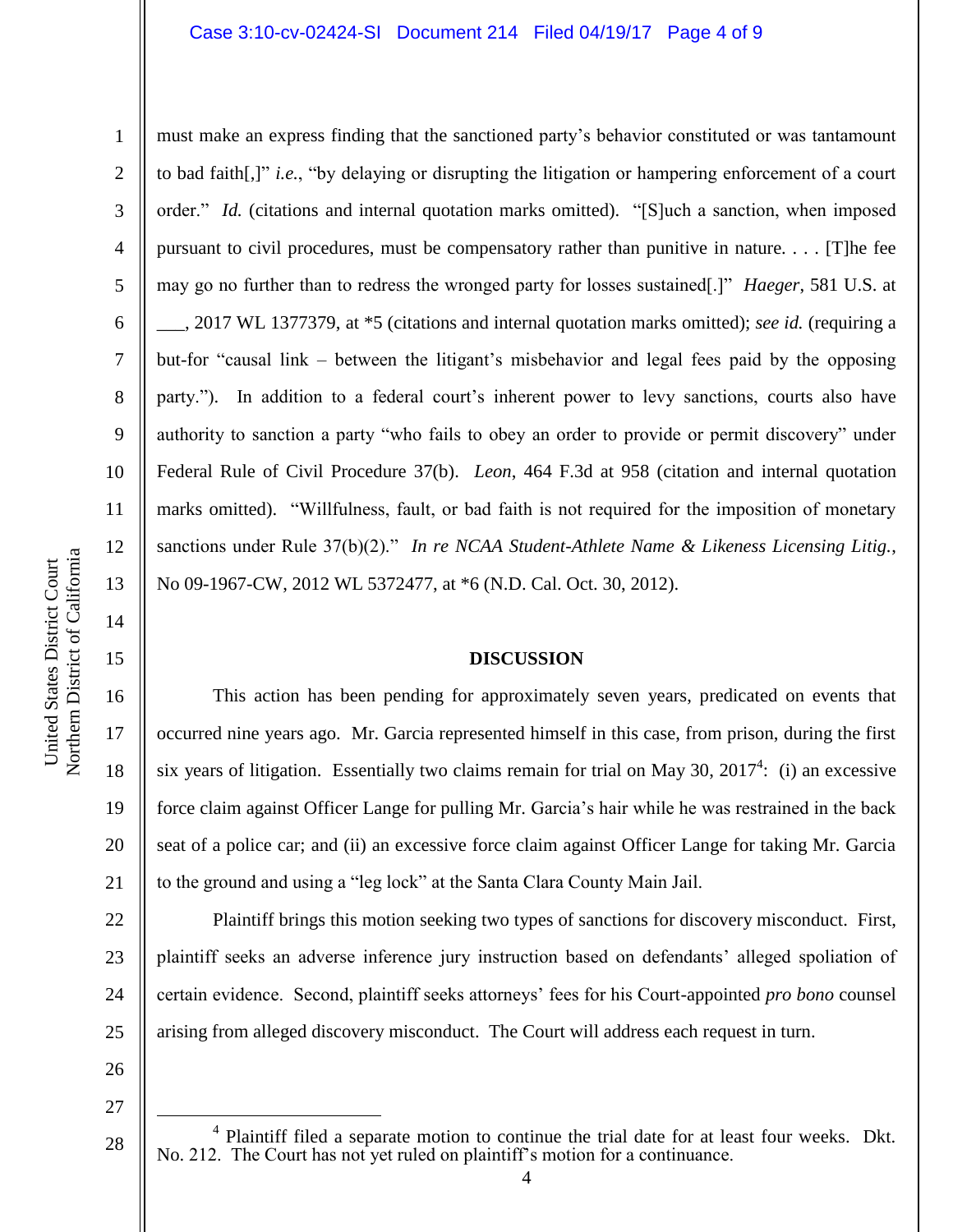## 2 3

4

5

6

7

8

9

1

## **I. Sanctions for Spoliation**

Plaintiff identifies five categories or items of purportedly spoliated evidence: (i) SCPD emails related to Mr. Garcia, which, if they existed, were destroyed pursuant to SCPD document retention policies; (ii) defendant Lange's personnel records "relating to discipline, civilian complaints, and internal investigations," which, to the extent they existed, were also destroyed; (iii) certain SCPD training documents; (iv) a Professional Standards Unit ("PSU") report from an unrelated arrest in 2009 or 2010; and (v) a supervisor-initialed police report related to Mr. Garcia's arrest. Plaintiff requests that the jury be instructed to draw an adverse inference related to these categories of evidence – that the jury *must* presume the missing items are adverse to defendants and favorable to plaintiff. Mot. at 19-20. The Court will give no such instruction.

Northern District of California Northern District of California United States District Court United States District Court

10 11 12 13 14 15 16 17 18 19 20 21 22 23 24 25 26 27 28 The adverse inference instruction is "an extreme sanction and should not be taken lightly." *Moore v. Gilead Scis., Inc.*, No. 07-3850, 2012 WL 669531, at \*5 (N.D. Cal. Feb. 29, 2012). "A party seeking an adverse inference instruction based on the destruction of evidence must establish (1) that the party having control over the evidence had an obligation to preserve it at the time it was destroyed; (2) that the records were destroyed with a culpable state of mind; and (3) that the destroyed evidence was relevant to the party's claim or defense such that a reasonable trier of fact could find that it would support that claim or defense." *In re Napster, Inc. Copyright Litig.*, 462 F. Supp. 2d at 1078 (citation and internal quotation marks omitted). "[T]he presence of bad faith automatically establishes relevance; however, when the destruction is negligent, relevance must be proven by the party seeking sanctions." *S.E.C. v. Mercury Interactive LLC*, No. 07-2822-WHA (JSC), 2012 WL 3277165, at \*10 (N.D. Cal. Aug. 9, 2012) (citation and internal quotation marks omitted).In addition, "[t]he imposition of a harsh sanction such as . . . an adverse inference instruction requires an analysis of the prejudice suffered by the non-spoliating party." *Moore*, 2012 WL 669531, at \*5 (citing *Anheuser-Busch, Inc. v. Natural Beverage Distribs.*, 69 F.3d 337, 348 (9th Cir. 1995)). "The prejudice inquiry looks to whether the spoiling party's actions impaired the non-spoiling party's ability to go to trial or threatened to interfere with the rightful decision of the case." *Leon*, 464 F.3d at 959 (citation omitted); *see also Ingham v. United States*, 167 F.3d 1240, 1246 (9th Cir. 1999) (citation omitted) ("To be actionable, the spoliation of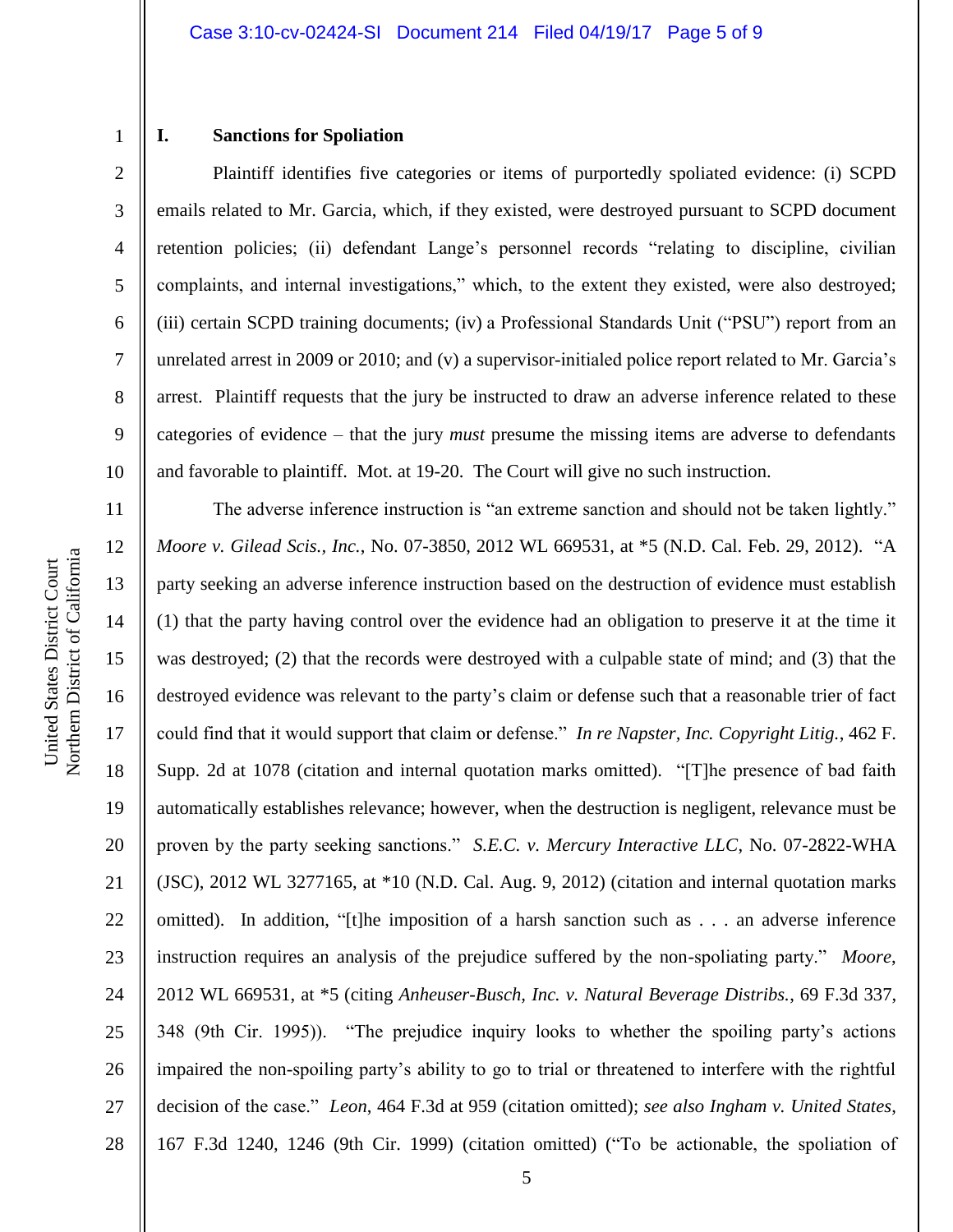evidence must damage the right of a party to bring an action.").

The Court will assume that defendants had an obligation to preserve the purportedly spoliated evidence, and thus will focus on what was destroyed, *i.e.*, whether it was "relevant to [Mr. Garcia's] claim[s]," whether defendants destroyed the evidence "with a culpable state of mind," and resulting prejudice to plaintiff. *See id.*

This is not the ordinary case where an essential piece of physical evidence was lost or destroyed, *see, e.g.*, *Silvestri v. GMC*, 271 F.3d 583, 593 (4th Cir. 2001), or where a party deliberately destroyed files or deleted emails to evade discovery, *see, e.g.*, *Leon*, 464 F.3d at 955- 56. Aside from the supervisor-initialed use of force report described below, the record is simply not clear as to whether any relevant, useful evidence was spoliated; or, at least not sufficiently clear that the Court can gauge relevance and prejudice in order to fairly levy a sanction as harsh as that being sought by plaintiff. Shortly after Mr. Garcia's arrest, in connection with the PSU investigation, defendants gathered key evidence, which was preserved and produced to plaintiff in this case. Defendants preserved a number of audio interviews: of Mr. Garcia, of the four involved officers, and of five other witnesses. *See* Opp'n at 9; Heaberlin Decl., Ex. A. Defendants preserved phone calls from the night of the arrest, Officer Lange's police report, three supplemental police reports, video files from the Santa Clara County jail, and other evidence. *See id.* While defendants failed to put in place a more robust litigation hold with respect to the involved officers' email inboxes, legacy training materials, and Officer Lange's older personnel documents, the Court is not convinced that anything highly probative was lost or destroyed such that it will damage Mr. Garcia's "right . . . to bring [this] action." *Ingham*, 167 F.3d at 1246. Defendants' conduct was, at worst, negligent.

23 24 25 26 27 28 Only one instance of alleged spoliation identified by plaintiff is troubling. Defendants, purportedly by mistake, purged a supervisor-initialed police report related to Mr. Garcia's arrest. To be sure, defendants retained the original police reports and produced them to plaintiff. However, any time a report involves the use of force, a separate copy is stamped "Use of Force" and stored in the SCPD Chief's Office to be reviewed and initialed "by all supervising officers up the chain-of-command." Opp'n at 16; Winter Decl. ¶ 2. Supervisor approval is to indicate that

1

2

3

4

5

6

7

8

9

10

11

12

13

14

15

16

17

18

19

20

21

22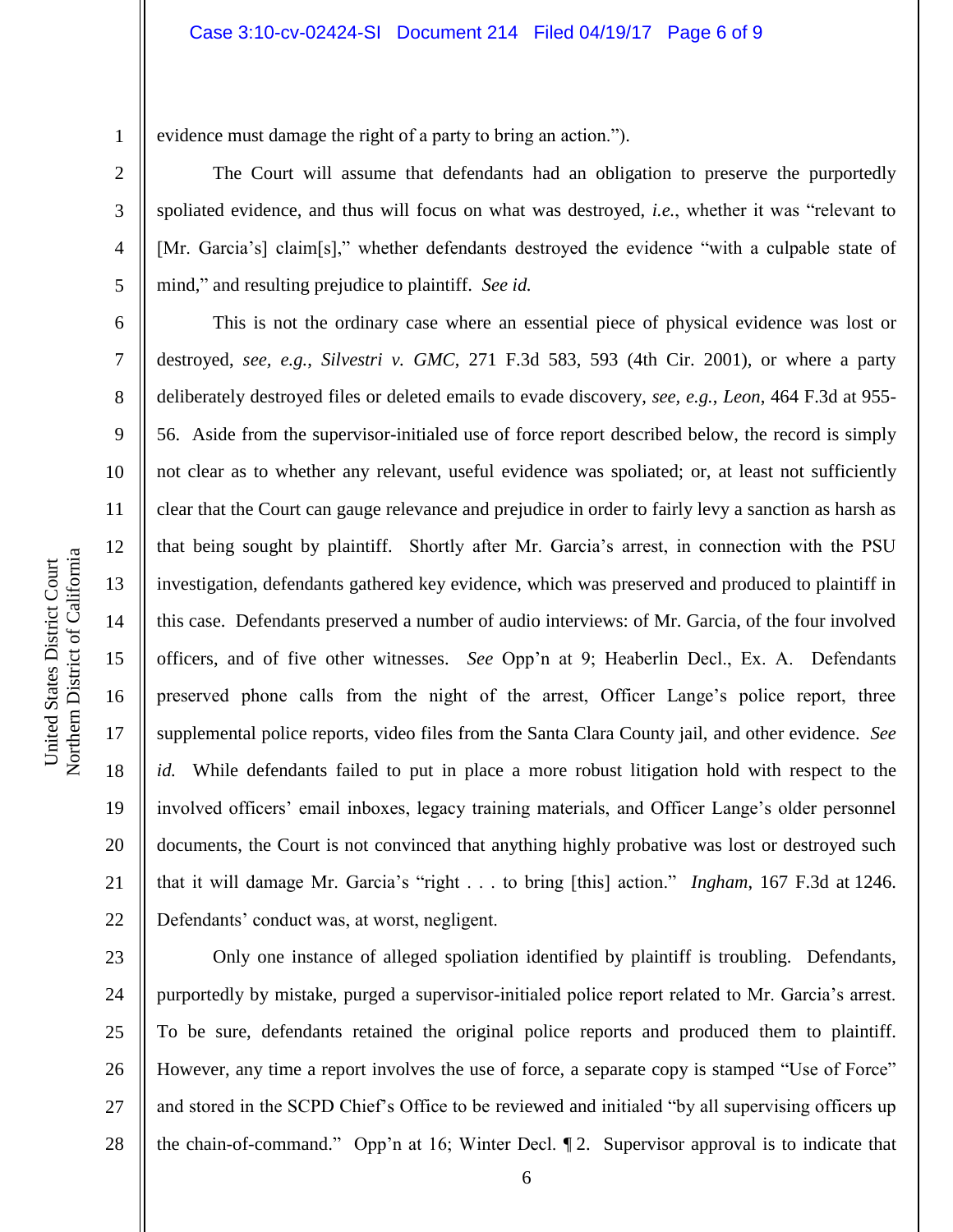the use of force described in the report is consistent with SCPD policy. *Id.* The supervisorinitialed reports are regularly purged pursuant to the SCPD's retention policy, and the copy in Mr. Garcia's case was lost or destroyed. While there are indications that this report might have been approved as a routine matter, the Court cannot be certain. The Court has no doubt that when this report was destroyed (it is not exactly clear when), defendants had notice of Mr. Garcia's claims and should have known this report would be relevant.

The remaining question is the appropriate sanction, if any, for destruction of the supervisor-initialed report. An adverse inference instruction is too harsh given defendants' preservation of other copies of the report, and the availability of witness testimony and other evidence as to the propriety – or impropriety – of Officer Lange's uses of force. However, the jury should be permitted to hear about the missing report and to draw whatever inferences it chooses. Accordingly, plaintiff will be permitted to inquire about the spoliated supervisorinitialed police report at trial on direct- or cross-examination, but the Court will not give an adverse inference instruction.

### **II. Monetary Sanctions**

Plaintiff argues that defendants' spoliation, as well as defendants' repeated failure to produce responsive documents, is sanctionable pursuant to both the Court's inherent authority and Federal Rule of Civil Procedure 37(b). Plaintiff seeks nearly \$100,000 in attorneys' fees for his Court-appointed *pro bono* counsel in this case based on the alleged discovery misconduct.

21 22 23 24 25 26 27 28 Certain sanctions under Rule 37(b)(2) are discretionary. *See* Fed. R. Civ. P. 37(b)(2) (emphasis added) ("[T]he court where the action is pending *may* issue further just orders. They *may* include the following . . . ."); *cf. Ollier v. Sweetwater Union High Sch. Dist.*, 768 F.3d 843, 859 (9th Cir. 2014) (citation and internal quotation marks omitted) ("[W]e give particularly wide latitude to the district court's discretion to issue sanctions under Rule  $37(c)(1)$ ...."). However, where a party "fails to obey an order to provide or permit discovery," "the court must order the disobedient party . . . to pay the reasonable expenses, including attorney's fees, caused by the failure, unless the failure was substantially justified or other circumstances make an award of

1

2

3

4

5

6

7

8

9

10

11

12

13

14

15

16

17

18

19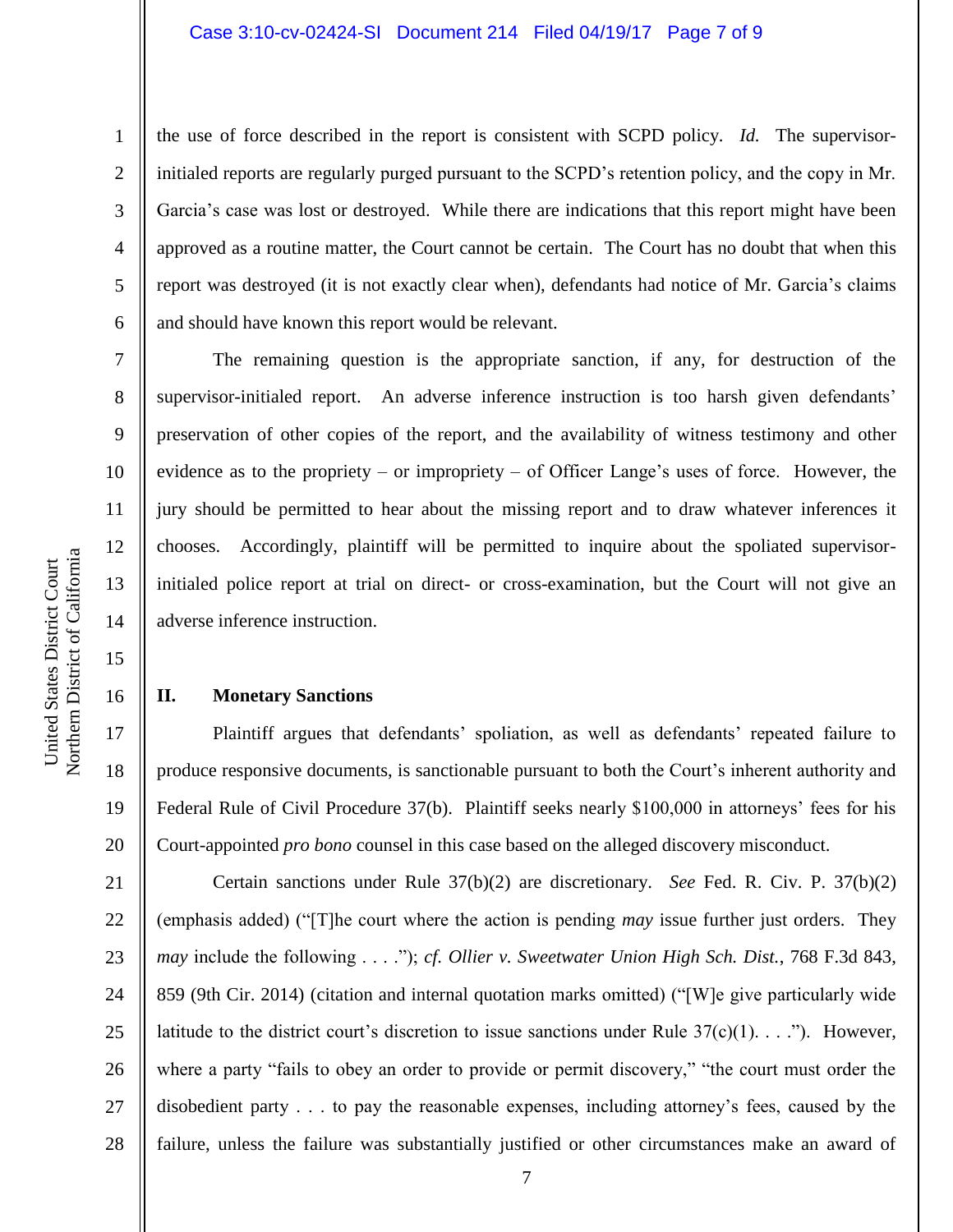expenses unjust." Fed. R. Civ. P.  $37(b)(2)(A)$ , (C).

The discovery record in this matter is far from perfect. Although plaintiff's counsel expended great effort in obtaining certain discovery – discovery that likely would have been omitted if not for counsel's efforts – defendants eventually produced whatever they could. Now that many of the requested items have been produced, plaintiff will have the benefit of these items (to the extent admissible) at trial. Relying on its "wide discretion in controlling discovery," *Ollier*, 768 F.3d at 862, the Court declines to levy such significant monetary sanctions.

However, defendants' failure to produce Tab VII of the PSU file related to Mr. Garcia, despite representations that the entire file had been produced, is different. Plaintiff's counsel, suspicious that some documents were missing, conducted an in-person review of SCPD records, and only then discovered that defendants had failed to produce an entire section of the PSU file. The Court sees no indication that defendants intentionally concealed this information, especially in light of the limited evidentiary value of new materials contained in Tab VII. But defendants were nonetheless careless in producing an incomplete investigative file. Accordingly, under Rule 37(b), the Court will award counsel its fees for conducting the in-person document review, which would not have been necessary but for defendants' carelessness.

Plaintiff's counsel submitted a number of declarations regarding fees. Plaintiffs state that two associates spent a combined 7.1 hours to conduct the in-person review of SCPD files. Because the Court sees no need for a senior associate to have conducted the bulk of this document review, the Court awards all 7.1 hours at the junior associate's hourly rate of \$400. Accordingly, the Court GRANTS plaintiff's request for fees in the amount of \$2,840.

### **CONCLUSION**

24 25 26 27 For the foregoing reasons, the Court ORDERS as follows: Plaintiff's request for an adverse inference instruction is DENIED. However, plaintiff may inquire as to the spoliated supervisor-initialed police report during trial, and the jury may then draw whatever inferences it chooses.

Plaintiff's request for monetary sanctions is GRANTED in the amount of \$2,840. In all

1

2

3

4

5

6

7

8

9

10

11

12

13

14

15

16

17

18

19

20

21

22

23